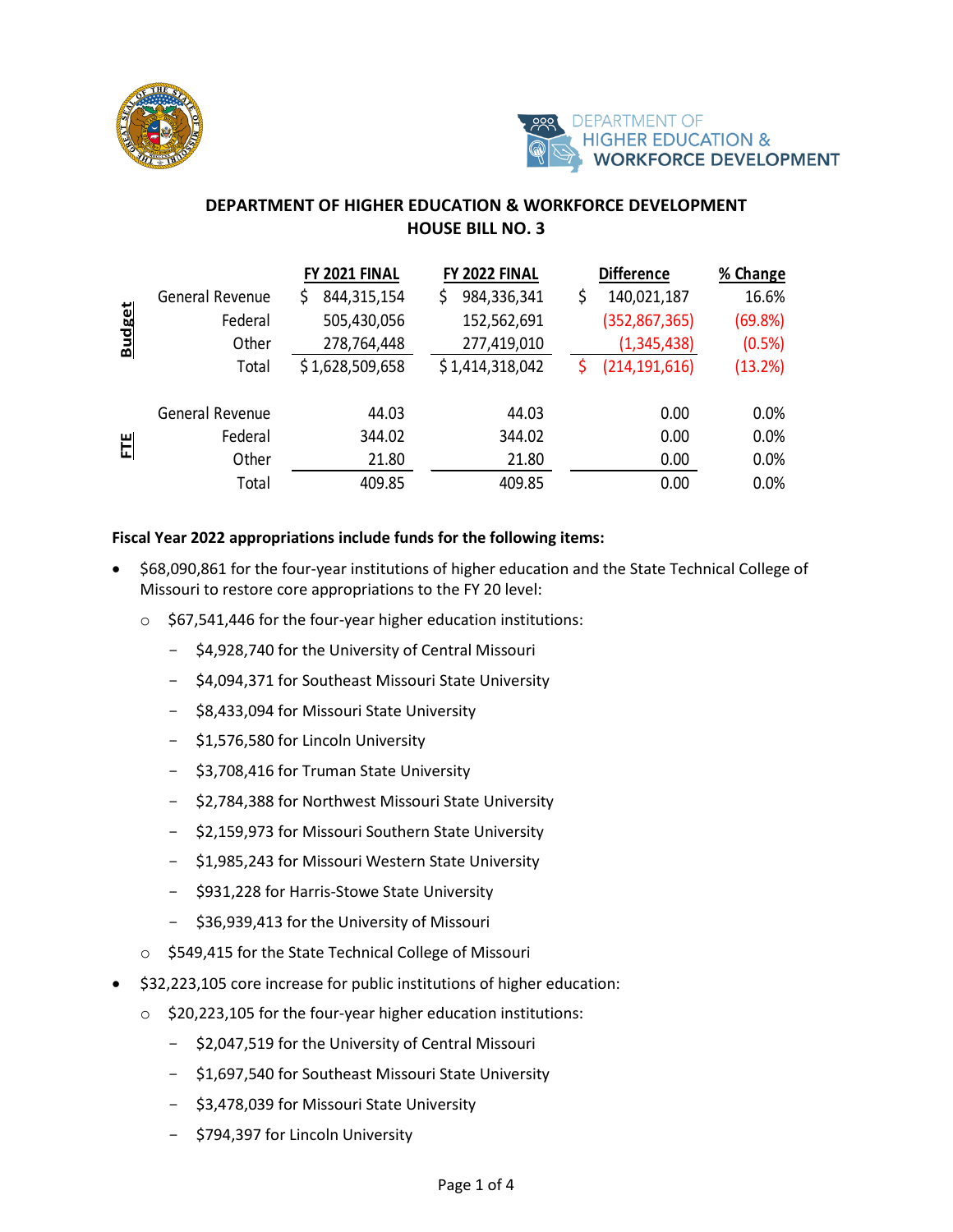- \$1,541,432 for Truman State University
- \$1,153,886 for Northwest Missouri State University
- \$2,889,156 for Missouri Southern State University
- \$823,130 for Missouri Western State University
- \$387,067 for Harris-Stowe State University
- \$5,410,939 for the University of Missouri
- o \$10,000,000 for community colleges:
	- \$399,178 for Crowder College
	- \$376,906 for East Central College
	- \$540,450 for Jefferson College
	- \$2,184,331 for om Metropolitan Community College
	- \$392,994 for Mineral Area College
	- \$442,457 for Moberly Area Community College
	- \$188,533 for North Central Missouri College
	- \$1,021,822 for Ozarks Technical Community College
	- \$641,314 for St. Charles Community College
	- \$3,011,073 for St. Louis Community College
	- \$431,823 for State Fair Community College
	- \$369,119 for Three Rivers College
- o \$2,000,000 for the State Technical College of Missouri
- \$21,831,384 Budget Stabilization Fund for the MO Excels Workforce Initiative.
- \$13,200,000 to support the A+ Schools Scholarship Program, including \$8,200,000 general revenue. This will serve approximately 140 additional students, as well as covering rising costs.
- \$12,000,000 federal funds to distribute the Governor's Emergency Education Relief Funds II (GEER).
- \$10,000,000 for the University of Missouri Precision Medicine Program.
- \$6,500,000 to support the Access Missouri Financial Assistance Program (\$2,500,000 net increase).
- \$5,000,000 to support the A+ Schools Scholarship Program for reimbursements to dual-credit or dual-enrollment high school students on the basis of financial need.
- \$3,900,000 to support the Academic Scholarship (Bright Flight) Program. This will serve approximately 80 additional students and restore the \$3,000 award level for top tier students.
- \$2,700,000 to support the Fast-Track Workforce Incentive Grant Program.
- \$1,212,759 federal funds for COVID-related dislocated worker job training grants.
- \$1,000,000 for the University of Missouri Fisher Delta Research Center.
- \$1,000,000 for Lincoln University for the purpose of funding the federal match requirement in the areas of agriculture extension and/or research.
- \$750,000 federal funds (GEER II) for 12,000 additional students to take the ACT WorkKeys and Career Readiness Assessment.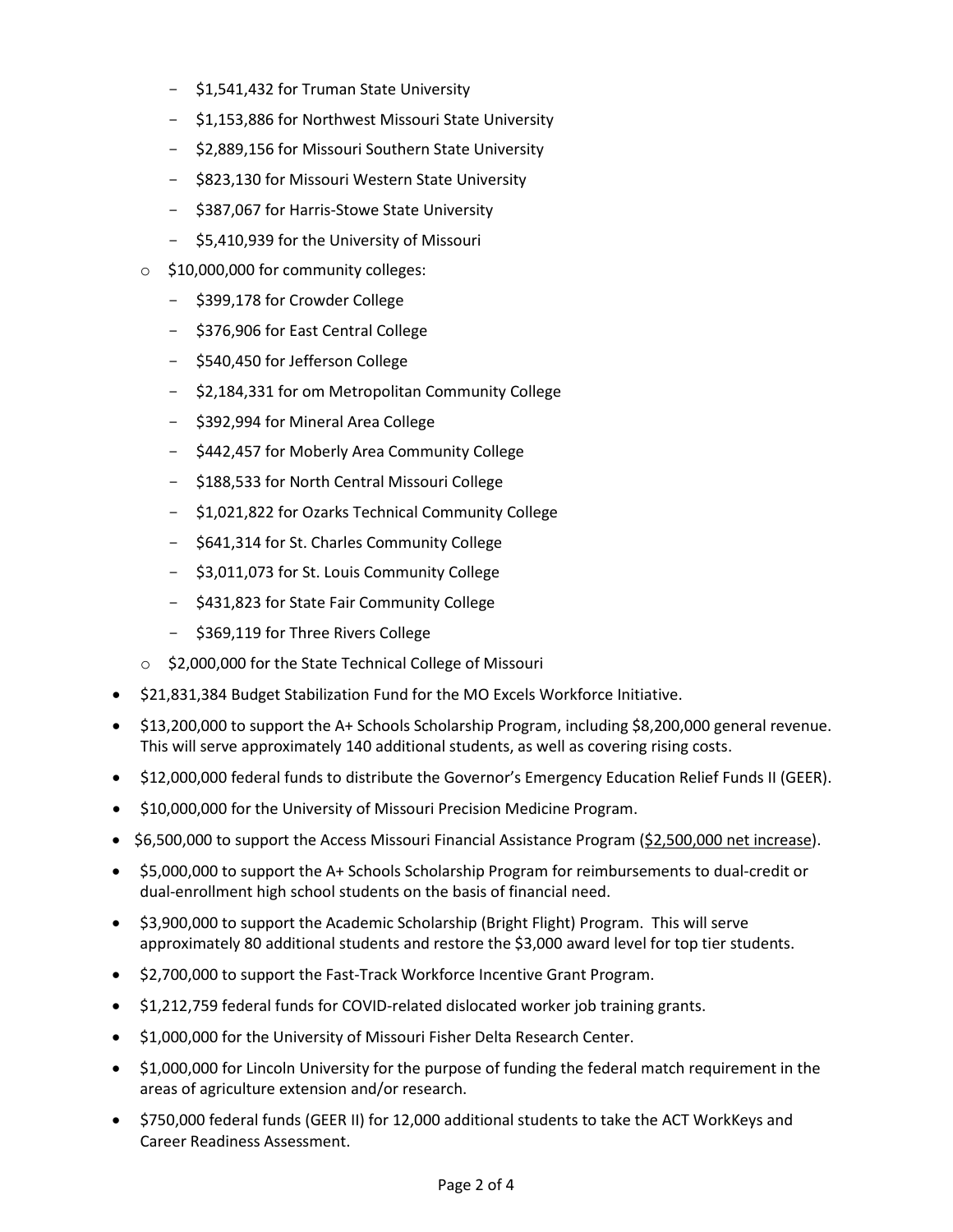- \$500,000 for Harris-Stowe State University for the design and implementation of the Urban Policing Program to provide students real world law enforcement practice and de-escalation and anti-bias training for officers throughout Missouri.
- \$500,000 Economic Development Advancement Fund one-time funding for Harris-Stowe State University to provide training and education on entrepreneurship and entrepreneurial skills.
- \$398,022 to the State Historical Society.
- \$325,000 to the University of Missouri School of Law Veterans Clinic.
- \$200,000 to provide education curriculum, training, access to capital, and mentoring to business start-ups in the Kansas City area.
- \$85,500 federal funds for licensing costs to expand Career Ready 101 to all 57 career and technical centers.

## **Vetoes in HB 3 include:**

• (\$52,256), including (\$5,724) general revenue, to fund performance incentives for high-achieving department employees.

## **Fiscal Year 2022 appropriations include reductions from the Fiscal Year 2021 core appropriation levels for the following items:**

- (\$391,192,773) federal funds core reduction for one-time expenditures:
	- o *(\$304,037,512) one-time federal funds reduction.*
		- (\$254,170,551) from the four-year higher education institutions:
			- o (\$18,446,119) from the University of Central Missouri.
			- o (\$15,293,156) from Southeast Missouri State University.
			- o (\$31,333,687) from Missouri State University.
			- o (\$7,156,731) from Lincoln University.
			- o (\$13,886,774) from Truman State University.
			- o (\$10,395,373) from Northwest Missouri State University.
			- o (\$8,010,414) from Missouri Southern State University.
			- o (\$7,415,585) from Missouri Western State University.
			- o (\$3,487,087) from Harris-Stowe State University.
			- o (\$138,745,625) from the University of Missouri.
		- (\$47,856,837) from Missouri's community colleges.
		- (\$2,010,124) from the State Technical College of Missouri.
	- o *(\$78,512,261) Federal Budget Stabilization Fund reduction.*
		- (\$68,090,861) from the public four-year institutions of higher education and the State Technical College of Missouri.
			- $\circ$  (\$67,541,446) from the four-year higher education institutions:
				- (\$4,928,740) from the University of Central Missouri.